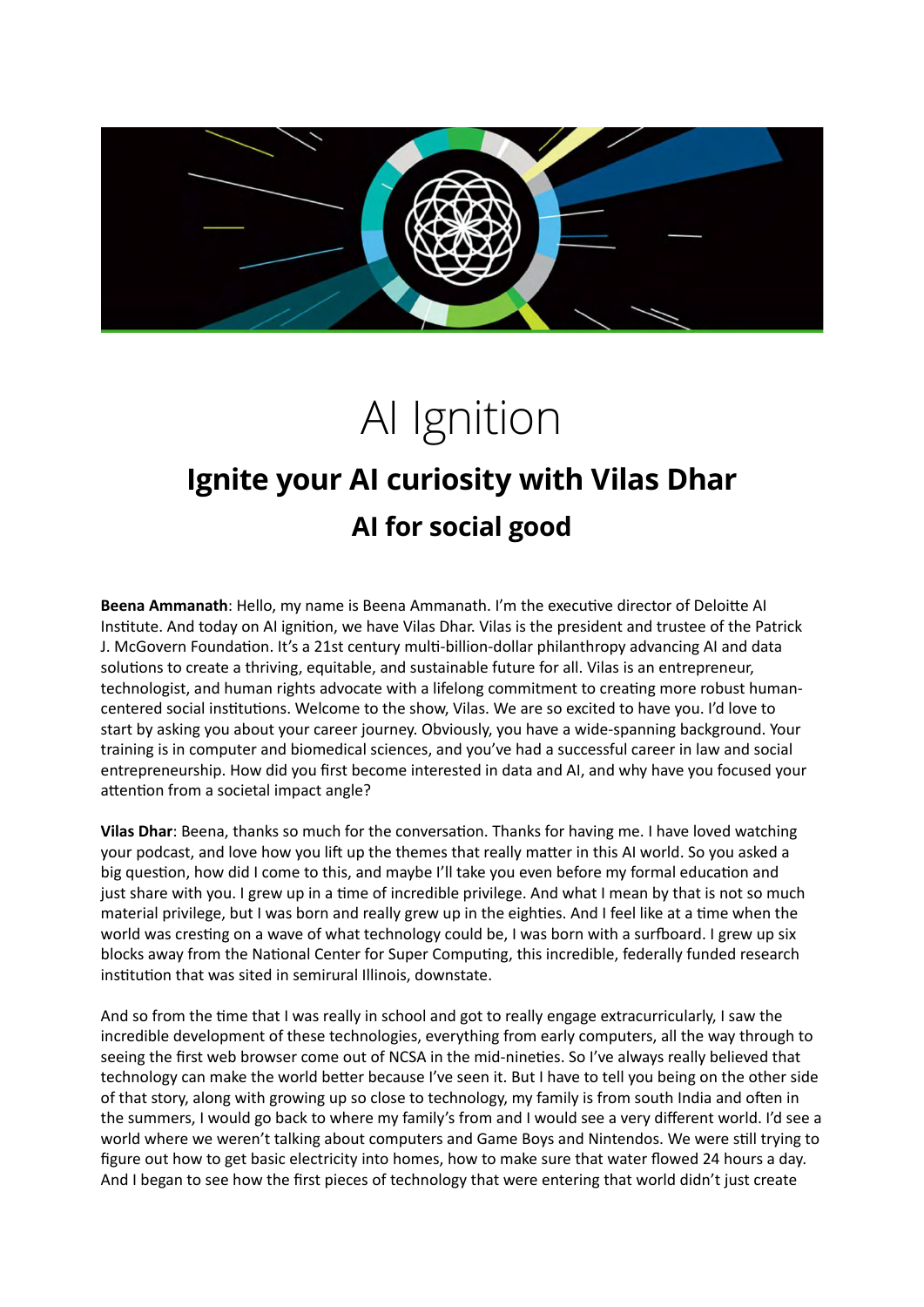a better entertainment system after school, it totally transformed people's lives. So those are the two things that have always driven me. On one side, this incredible optimism about what technology can do for us. But on the other side, a very clear understanding that the world we aspire to is not the one we have today. Today, we still have a significant inequality in access. We have a significant failure in equity and justice around access to tech. So that's maybe what drives me in a nutshell.

## **Beena**: And how did you hone in on data and AI as the area that you want to focus on for now?

**Vilas**: As we've seen what technology's delivered, we've seen all of these different ways that it's addressing different facets of our lives. But I think I have a core hypothesis that much of what we've seen so far has been about efficiency, has been about changing the ways we communicate and making it easier how we buy things online, whatever else. But with data and AI, I think we have a moment of not just efficient iteration, but real social transformation. This new thing that has been unlocked for us, the ability to understand through something that's not even a human capacity, to understand massive amounts of data and figure out how it changes the way we interact, not just with businesses or with governments, but really with our core sense of what it means to be human. I can't think of a more fascinating thing for us to talk about, to engage with, and to steer in a direction that actually leads to a more equitable world.

**Beena**: I talk a lot about humans with machines, and at Deloitte, we fundamentally believe that it's about humans doing better with machines. And I love what you just shared. And we're also seeing this whole rise of social enterprise or awareness around purpose and doing good with technology as a whole. And you are obviously ahead of the curve. What would you share to enterprises and large companies who are beginning to think about purpose? What have you learned in your journey interacting with so many segments of society?

**Vilas**: I start from a basic proposition that at the end of the day, these technologies that are being built, we are still trying to figure out what we can do with them. And there's a huge opportunity ahead of us. Now in that opportunity space, there are probably good outcomes and bad outcomes. And as I engage with Fortune 500 CEOs all around the world, our conversations come back to something very simple. It's to say, how does this potential application of a technology make our business stronger, more capable of delivering on profit to our shareholders, but much more fundamentally, how does it make us a better stakeholder organization? How do we make sure we have long-term sustainability, that we're upholding our values? And you talked about purpose, something that is really core to what I believe in, how do we make sure that our purpose, which is often in language of the humanist studies around morals, ethics, and perspective, translates into what we do with our technology, a totally different vernacular.

**Beena**: What role do you see AI playing in shifting human interactions? Can you share some examples and what you have seen or what you envision will happen?

**Vilas**: Absolutely. And I think it's very fair to say the private sector is ahead of the pack in terms of how these are being implemented. But I like to reason by parallel analogy. We see how AI is transforming, for example, logistics and supply chains. And we're seeing how companies are driving incredible efficiencies. Well, at the start of the pandemic, our institution stepped forward to say, how do we bring AI and data to really critical questions of vulnerability? And one of the areas we identified was the infrastructure in this country of food banks. Now these are institutions that have a hundred-year history in America of serving food to those who are most at risk and most economically vulnerable, but their model has pretty much not changed in a hundred years. It's identifying sources of food that are below market rate, hopefully, or sometimes at market rate, bringing them into warehouses, re-parceling them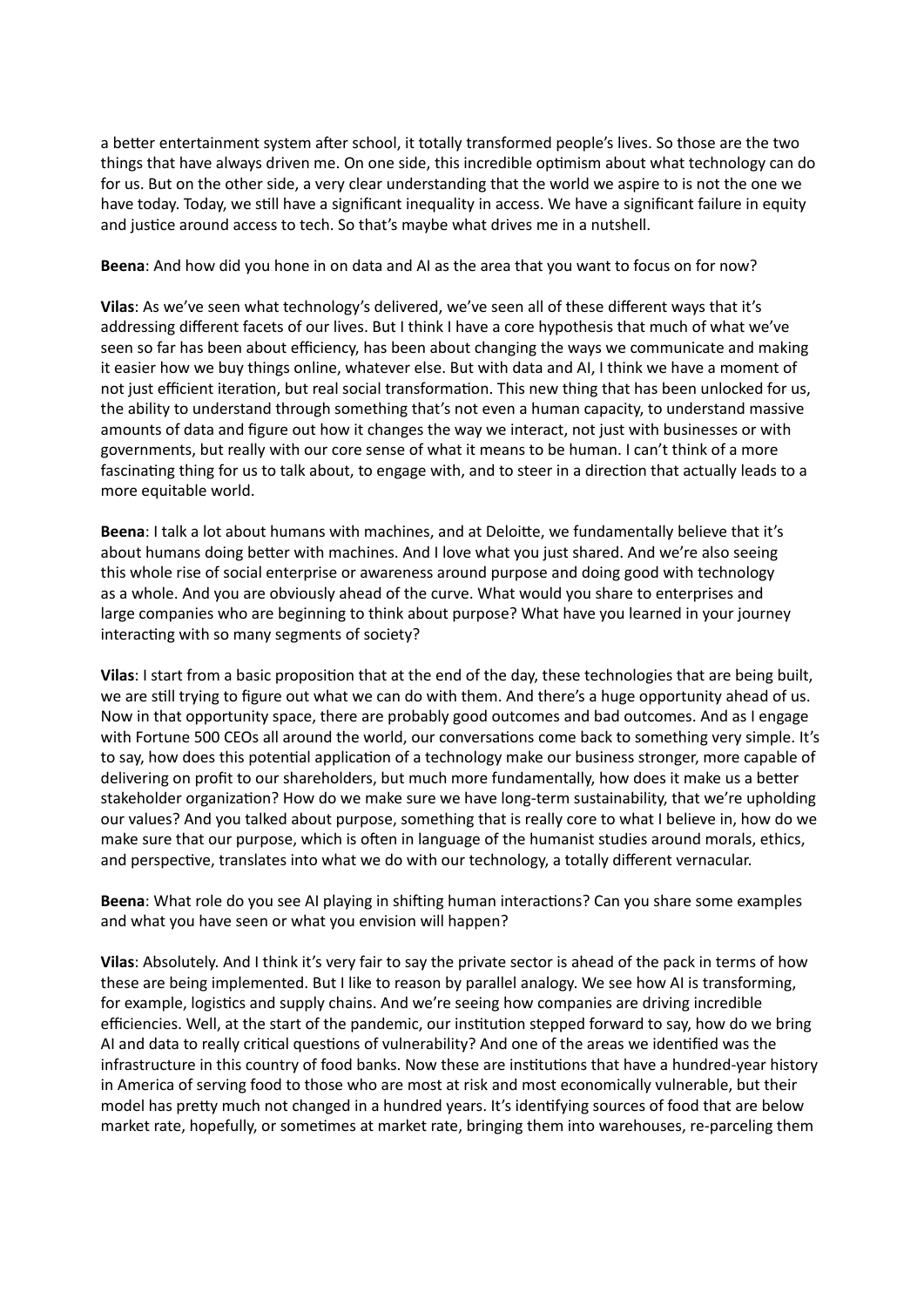and distributing them. Over the course of the pandemic, we began to engage with some of the largest systems in the country and said, "If we could bring data analytics, if we could bring some predictive capacity to you, how would you actually deploy this?"

And what we've seen is a fundamental transformation of many of these institutions' capacities to identify the right kinds of food sources that fit within better nutritional profiles, but also our belowmarket prices, to bring them using just-in-time inventory and mechanisms into warehouses, to use AI to better define where and how you should parcel and pack that up and make sure it gets to homes much quicker. It's doing all the things that I think you and I maybe engage with all the time in our work, it's leading to reduce costs of transactions. It's creating more than institutional smoothness. It's helping them align the strategy, but much more fundamentally, it's getting more meals into the hands of the people who need it as quickly as we can.

**Beena**: I'm curious because there are so many similar challenges and problems, how do you, in your role, choose the areas or the problems that you want to focus on solving for?

**Vilas**: We start with a core conception that's actually—and I say this often, Beena—even with my history as a technologist and now leading a premier technology-focused philanthropy, my work is very rarely about the tech itself. And so the answer to your question is we don't actually pick the kinds of solutions. Instead, we say, who are the social entrepreneurs and organizations that are already well positioned to answer the challenge? How do we equip them with the tools of data and AI? And we do that in a couple of ways. I mean, one, as a grant-making institution, of course we make grants and we help them build technical capacity in-house. But I think the real unlock is to say for the first time we're a philanthropy that also provides direct services around data maturity and AI algorithm development. So, we have in-house a team of data scientists and engineers. And they essentially get the content out to these organizations in real deep partnership to say, let's help you build data maturity. I feel like the underlying theory of change is with those many, many organizations out there that are led by teams that really understand their problems. We don't need to go figure out what the solution to their problem is. We need to empower those incredible individuals and groups to use these tools to address the problems they already get.

**Beena**: So, in essence, you are actually providing a platform to accelerate the solution for some of these biggest problems that we face?

**Vilas**: That's exactly right. And I don't want to take really very much credit for that at all. I think the people in the field know what the work is that needs to be done. We're maybe providing a resource that helps smooth some of the costs of them getting access to those tools. And it's really quite a simple proposition. But there are analogs to the private sector as well. I think we're often seeing that many of the institutions that have really invested five or 10 years in developing these tools are certainly ahead of the game. But for the rest of these industries, there's plenty of easy on-ramps with the right supporters and advisors that get them to competency very quickly.

**Beena**: How do you engage with private corporations and companies that want to get involved in and partner with you? What are some of the options that you provide?

**Vilas**: We have a few mechanisms, but I'll start with principles. The first principle that we always speak from is, this is not a competitive environment for us. In fact, all of this development that's happening, and you heard me speak earlier about how we translate what's happening in supply chain to large nonprofits. I think we have to build a collaborative environment and there's no throwing technology companies out with the bathwater, if you will allow me a somewhat mangled analogy. So, what we instead do is partner with the C-suite of very large organizations, both directly and on a bilateral basis.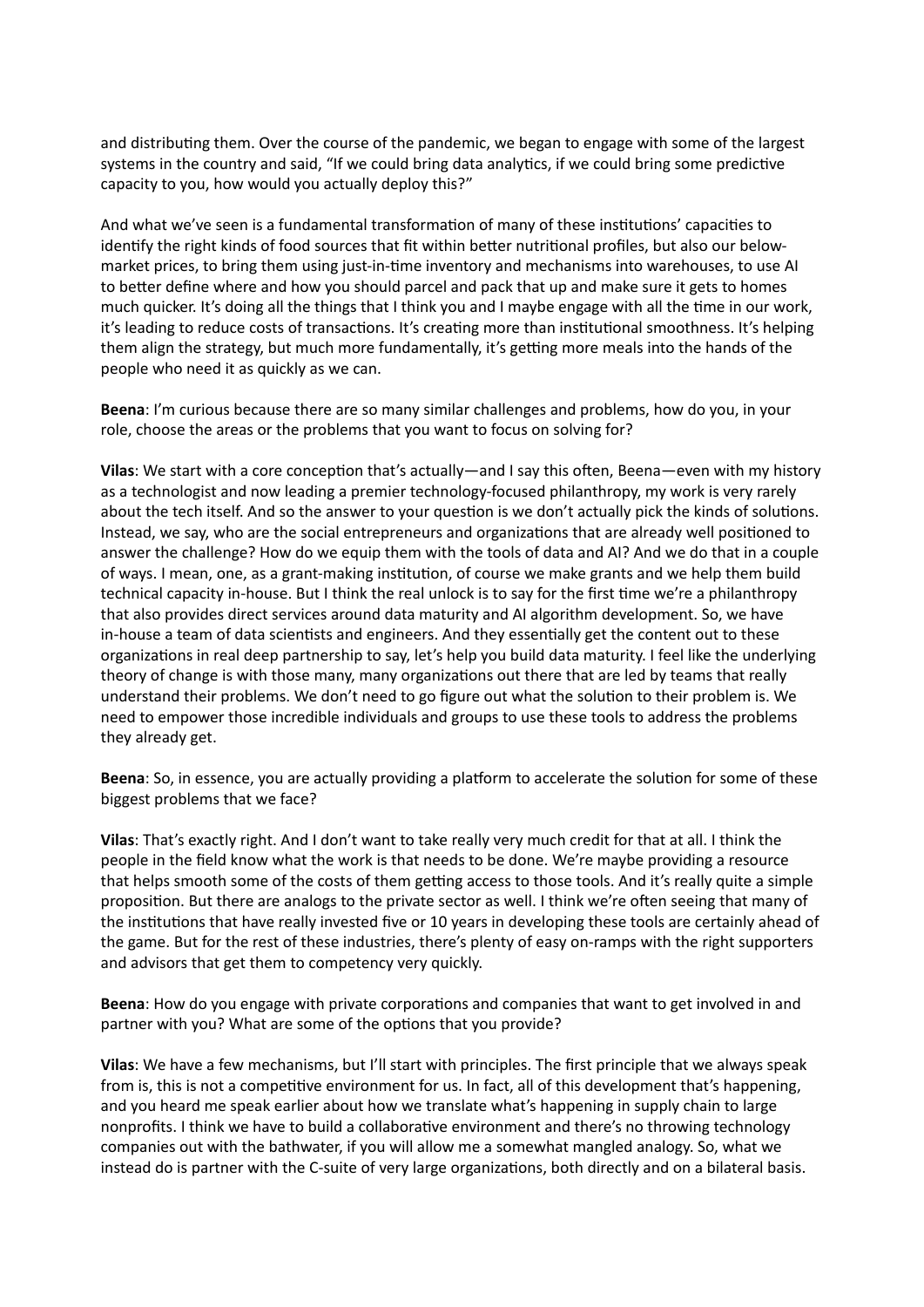And as you very likely know, through our shared work with the World Economic Forum, with Kay Firth-Butterfield's leadership, we want something called "Gaia," which is really a congregation of private sector, civil society, and government actors coming together to share use cases to really begin to understand what are we learning in our particular silos? How do we lift up best practices, and how do we share them back to the community?

**Beena**: What do you, in that ideal world ten years from now, what do you think the world would look like if we are able to use AI to the best possible outcomes?

**Vilas**: Now I love that question. Beena, I like to say I'm a very pragmatic optimist. So much of my time is thinking about that ideal world. And maybe later we'll talk about what we're doing to create it. But in that ideal world, I think a few things are true. And again, they're core and basic principles. One is that individuals really have the ability to not just own the AI or the data solutions that are affecting them, but to co-create them. And that doesn't mean that I envision a world where everybody's a technologist, but rather I think about a world where these technologies are deployed with voice, with allowing individuals to really shape their creation and their use. The second is I think these technologies create really incredible economic opportunities. We focus so much sometimes on the displacement of workers or the idea that we're going to have massive job losses, but really many of the studies and many of the practical implementations have showed that's actually not what happens. Instead, what happens is the creation of new fields and roles that require human talents. And if I may be so bold, I think the things that we actually enjoy doing, moving from manual labor to applying our human creativity and ingenuity, to actually doing work that, as you put it earlier, has purpose. So I think that's a second part of that future.

And the third and the one that I hope for the most is that set of possibilities that even on a 10-year time horizon that feels so short, we can't even quite imagine yet. There are so many things that are popping up. AI-driven art. The way that AI is connecting with this new world of crypto. There are so many things happening. I'm actually curious, Beena, to hear from you. I have a feeling that you might have a few favorite little vignettes of what that world in 10 years might look like. Anything that's particularly compelling to you?

**Beena**: Yeah, for me, I believe in history and I like to visualize more tangibly. And for me it is very focused on education. Making education accessible to every person in the world, like that remote village in that remote part of the world, where there is no network currently, no 5G, no technology, but being able to provide that level of access to somebody that would never have had it. For me that is very, very important and that's the vision I have. Because I truly believe that education can help us find solutions to problems that we may not currently have the solutions. So, to put it even more tactically, I imagine a world where we are able to find the solution for, say, cancer and it comes from an 80-yearold grandmother from remote Africa who has that solution in her head, but didn't have access, didn't have the background, the education to actually bring that solution to mankind. So, making education accessible and tapping into those solutions, which are there in all our human minds, but bringing it out to the forefront, providing that opportunity. For me, that is that world that I imagine that everybody has equal access.

**Vilas**: I love that, Beena, and it's such an aspirational and inspirational vision. Let me tell you some of the things we're doing around that. One is the creation of new products and tools that bring education out of the classroom and into children's play and their experiences. So an entire new category of, we can call them whatever you like, robots or companions or anything else. But what's interesting about it is, what we found is the form factor doesn't really matter. It doesn't matter if it's a robot, a young puppy, or a globe. What matters is AI's ability to track a conversation, to understand a child's curiosity, and to dynamically deliver the kind of content that keeps them engaged. And even in very early studies, we're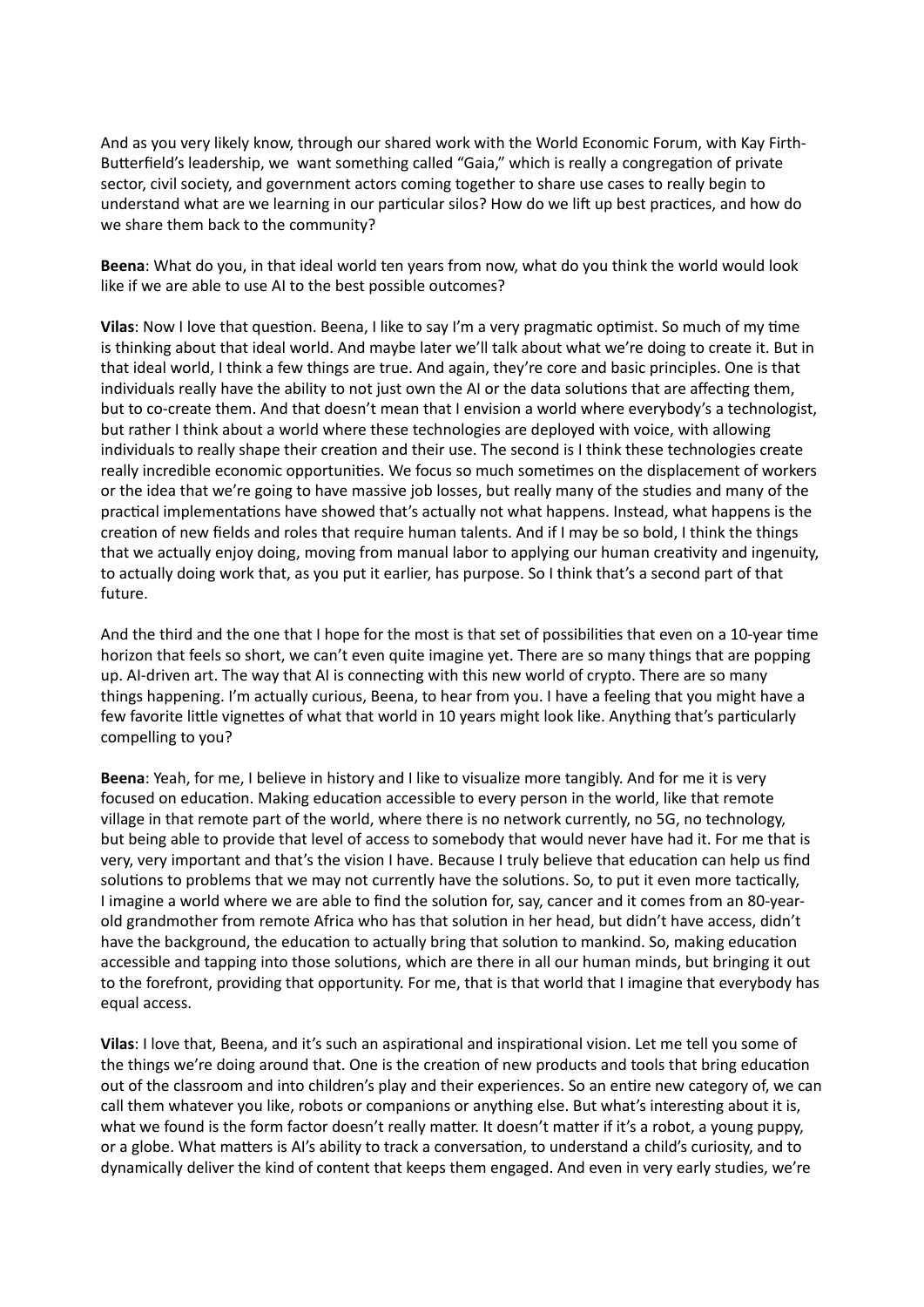seeing the level of retention, the level of engagement, the level of satisfaction is sky high compared to what happens when you're one of 30 kids in a classroom, in one of those remote parts of the world you described where you maybe don't even have a textbook per person.

Now, the beauty of AI is the cost of delivering that to that last mile, to that last individual, it's actually pretty nominal. You have to have the physical infrastructure on the devices, but the AI can be evolving all over time. We're seeing such exciting opportunities. Another area is health care. In much the same way that you talked about education as an empowering agent to let people find solutions, we're working with governments across the world to begin to say, if we could use AI in incredibly resourcepoor environments, to understand how the intervention of a particular drug, a particular community health worker, a particular non-medical intervention changes health outcomes. And we could really use the power of AI to understand this at massive scale. How can we fundamentally change the trajectory of entire communities in their health journey? These are things that, and I know you and I are probably the type of people that could talk about this for hours. This is what drives us, these incredible opportunities to transform welfare and participation and dignity.

**Beena**:But now coming back to reality, in today's world we are facing these massive global challenges, from climate disasters and health crises to economic inequities. And it just seems like the challenges are becoming larger. What role do you see AI and technology playing in addressing these challenges? And can you share some examples in addition to the ones that you just shared that we can do today, that companies can do today to help with these global challenges?

**Vilas**:Absolutely. And again, I said I'm a pragmatic optimist, so let's go to the pragmatic nature of it. And the question you're asking, Beena, is fundamentally why we exist as a philanthropic organization. Because let's face it, if we were simply to say, let's let technologists build technologies and hope with our fingers crossed that we'd solve all of those challenges, that isn't necessarily the best path. So, what it leads us to is we need an intentionality, and it's not simply the civil sector calling for better technologies. It's a broad-based and universal understanding that as we build this tech, we should do it with a purpose. And the purpose should be not just to address the challenges you described, but really to usher in a new frame for how we think about broad-based participation. In order to get there, we're doing a few things.

The first is to really pilot and understand solutions to a few of those challenges you described with our partners. So, around climate change in particular, our approach to that has been to say, how do we bring AI not merely to the science-based solutions that are going to address climate change, but also to support those global advocacy organizations and nonprofits that are protecting the most vulnerable today against the impacts of climate change. And so, two examples I'll share with you very quickly. The first is, we found there is an incredible sophistication in the field of using things like geospatial imagery and applying predictive analytics to it, to understand what areas are maybe most at risk for illegal logging or for poaching or for other things. But you know what, those tools that have been built that are incredibly robust are still sitting pretty far away from where the problem is happening.

And so we partnered with an incredible organization called Digital Democracy. And what they've done is they've built essentially a technology stack that allows all of that incredible AI that's operating up in the cloud and across these organizations to feed into a phone app that can be used by the indigenous protectors of their lands, where they live, as they're sitting there and trying to figure out, "Well, what's likely to happen in my community? And how can I use these very complex tools to give me guidance on where, how, and when I should intervene in order to protect my particular piece of land? Now that's an incredible story, right? Because it's not clear that those communities would have direct access to those tools without intermediary players coming in and saying, "You know what, we just have to build the connective tissue." But with that, we now have empowered sovereign owners and participants in their own communities who can use these tools to advance their own particular and specific local agendas.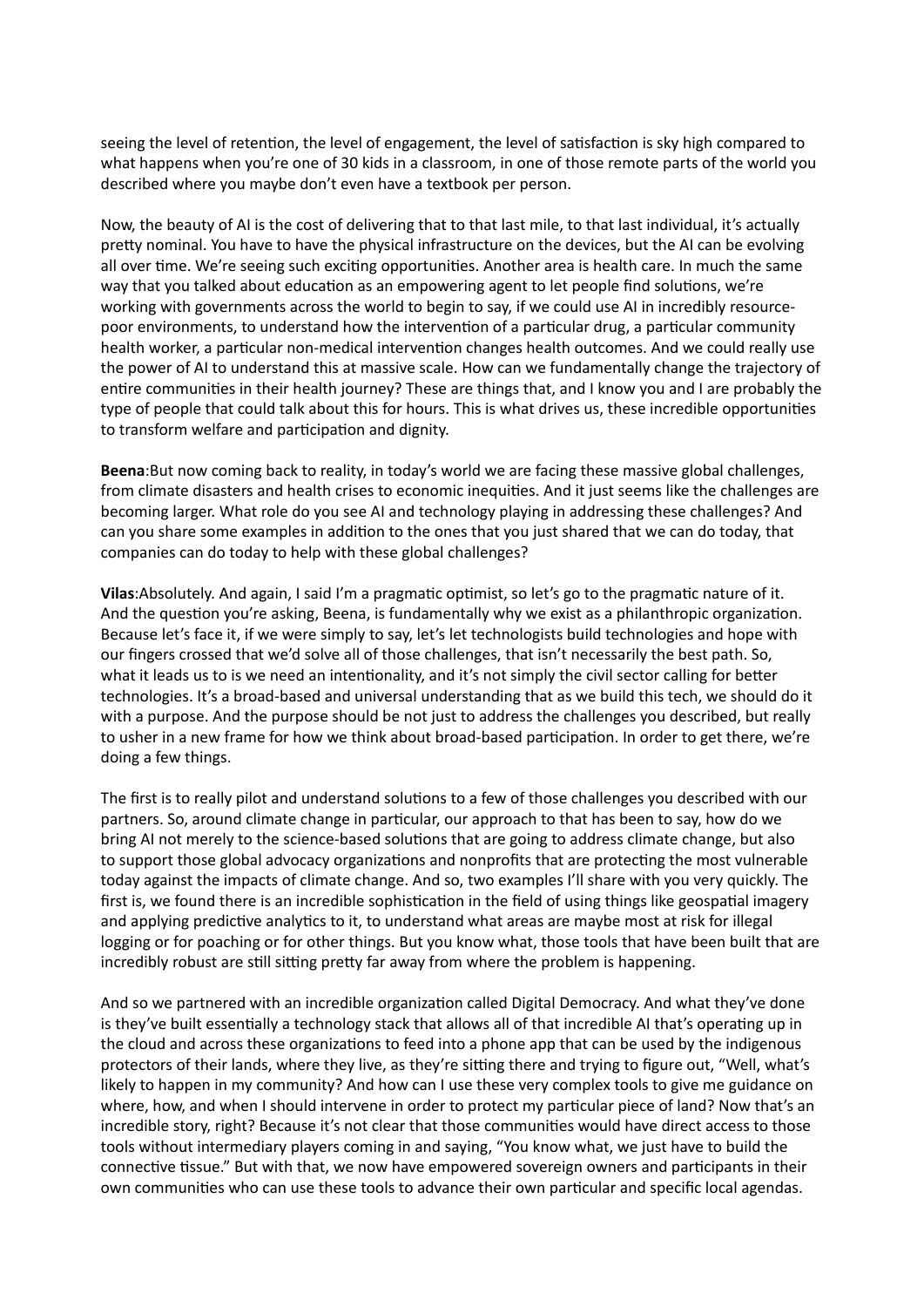**Beena**: I was thinking as you're speaking that there's almost an opportunity to look at AI tools or technologies that have been built for monetization purpose, or from a private company use perspective and see, is that same technology applicable in a social good context? And is there a way to extend out that product usage for other use cases beyond for what it was built?

**Vilas**: I think you have put your finger right on it. It is the most incredible opportunity. If you are sitting as the CEO or CTO of a large organization that has incredible AI tools, to ask a pretty fundamental question with very little cost accruing to the organization—how could we open up access to these tools in ways that fundamentally transform an organization's approach to a social challenge? I think we'll see a lot of that happening over the next 10 years. And we're seeing some really early positive approaches to that.

**Beena**: Because it's kind of where we were with AI and ethics, I would say, two years ago where there's a lot of headlines, there's a lot of talk about it, but what 2020 and 21 has brought to the forefront is it's moving beyond that talk to making it real. And I think we are seeing that emergence of the trend around purpose and social good, which we're right in the midst of, but if you are already investing in building a tool, is there a tweak that can be done? Is there something that can extend its life beyond its current use for profitability to actually social good? And that might be the trend that we are at the cusp of and everything that you're describing.

**Vilas**: Absolutely. Beena, I look always for the win-win, the thing that creates extra value in the world. The amount of energy and time and money that's gone into developing this first set of tools in the private sector, it's an incredibly heroic act that it's even been done. But if we don't realize its promise to actually create better value in the world, then we've kind of missed an opportunity. I'm with you a hundred percent. I think this is the trend that's happening. It's not to say that conversations about ethics and morality and responsible AI aren't important. Of course they are fundamental. But they have to be balanced with practical action. And so that's really where our eyes are as we look forward is, what would it look like to get to that 10-year vision we talked about over the next three to five years? To build thousands of these kinds of case studies and stories to really make sure that there's nobody on the planet who says, "I don't have access to understand what AI is about." That is where we have to start.

**Beena**: That is so true. We've definitely, I would say, even five, six years ago, it was all about "How do we get value from this technology for our business?" That extended to, "Okay, how do we also put the guardrails in place so that this technology doesn't go rogue and create challenges?" Now it's more also about, in addition to value creation and putting in the guardrails for it to be ethical and trustworthy, can we extend this technology for social purpose? I personally, as we talk, I am so excited about where we are heading. And I think you are in the midst of it, you are kind of triggering a lot of these conversations. As somebody who has a network of people focused on AI for social good, are there other examples that you can share on what emerging trends are coming out from a social perspective?

**Vilas**: Super happy to. So I should take one step back and maybe just share with you, Beena, a little bit of what we are as an institution, because we are a bit of a many-headed beast, if you will. There aren't many like us. We are a philanthropic organization, so a foundation with a hundred-year history of what our foundation's done in America and around the world, it's a pretty great story. But this sector that I represent in particular has not always been the most tech forward. And so to be a technology-literate and technology-first organization inside the philanthropy means that we're often asking the question that you just asked me, which is, "What do we need to do to build the infrastructure so that these cases of social good and social collaboration become everyday instead of being exceptional?" So there are a few things we think about. One is, how do we create new partnerships between academia, the private sector, and multinational organizations to actually have inputs that are coming in, not just from the pragmatic experience of companies that are deploying these tools, but also those large organizations that are understanding how local contexts really transform the application of the front line. And how do we make sure that universities are a part of that story? And so, we're beginning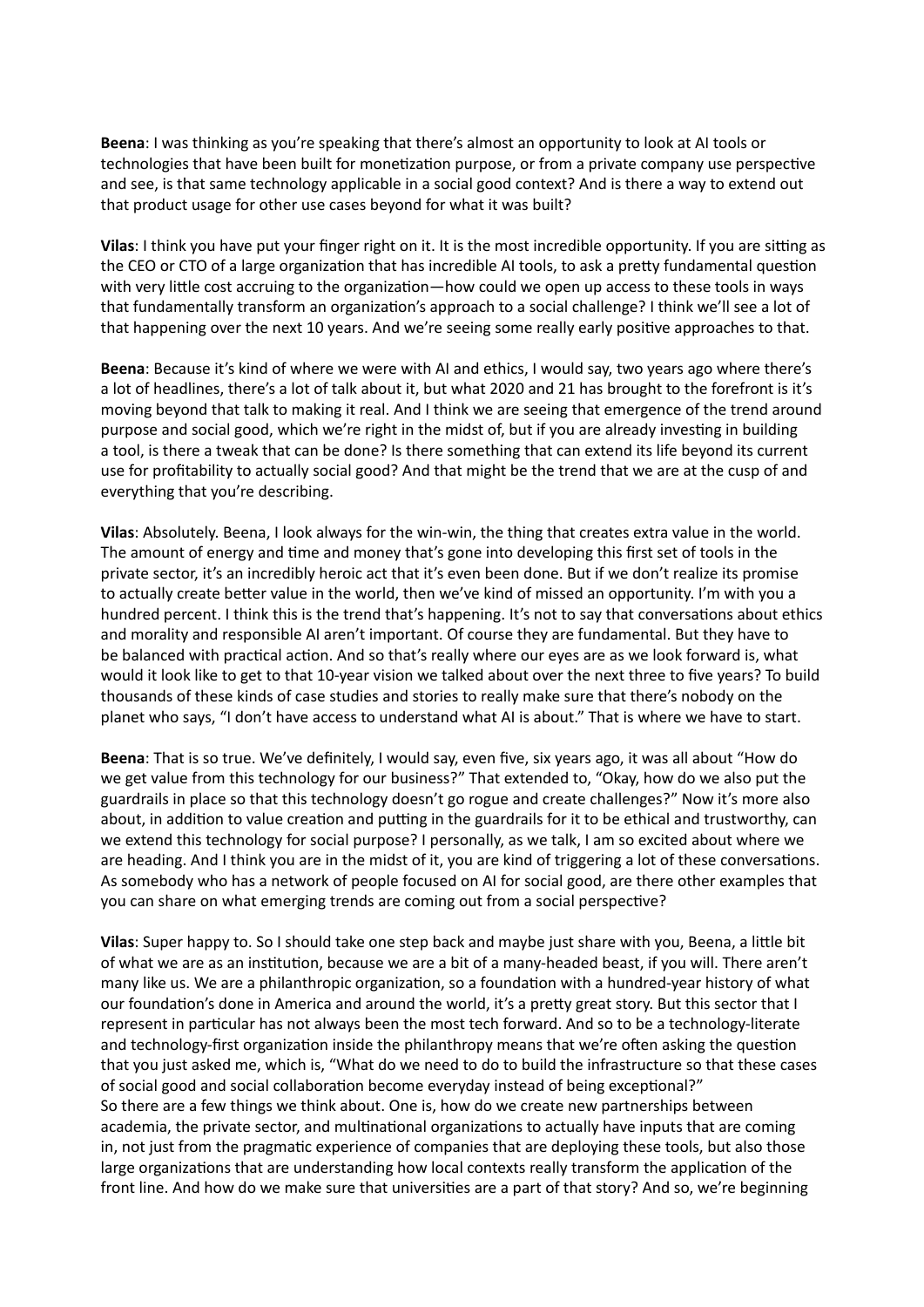to knit together those kinds of consortium on a regular basis. We're seeing that institutions have a real interest in figuring out how to deploy these. And we're seeing the creation, new incubators and accelerators often out of corporate VC arms, or out of corporate innovation arms, where they're actually encouraging the connection with nonprofits, because not simply as what we just talked about, value extension, but because figuring out how to take their solution and deploy it in a particularly edge case actually creates more resilience inside of their core.

I'm always struck by a story from a few years ago. And it was a pre-AI story, but a very large company that is a well-known brand name to all of us that had distribution networks across very rural parts of low- and middle-income countries, and a set of individuals that wanted to figure out how to distribute vaccines more in those same places. And what they were able to do was actually to say, understanding how to deliver cold chain vaccines into these very remote areas in partnership with this company, actually let that company increase its sales and its penetration in those markets. Now, what's funny, Beena, as you take that story and you bring it forward probably 10 years and we're now looking at partnerships between large drone manufacturers, large logistic supply companies, and vaccine providers. It's almost the same story 10 years later that again is going through the value flywheel. And we're seeing, and I think you probably know this, we're seeing the beginnings of drone-based vaccine delivery in places like Rwanda, in what is, I think, probably the best example of multi-sectoral collaboration you could possibly imagine, and all empowered and enabled by the fact that AI is opening up these new opportunities that who would've ever thought that you could be in a small village in rural Rwanda or rural Uganda, and one day you would see a drone flying in that would bring you a hundred doses of whatever the vaccine that's needed at the moment is. What a great story.

**Beena**: I love it. That's how we all want to see technology working. On the other side of things, what about AI or technology worries you? And I love it that you're a technologist in this space. So you know how technology works deeply and you are also trying to use it for good. What is it that keeps you up at night, that worries you?

**Vilas**: The biggest thing is the fact that without the right intentionality, technology just perpetuates systems of inequality. And what I mean by that is if you have a few technologists that are representing a few stakeholders with a large amount of capital, it's easy to build technology that continues to propagate that same dynamic. I often talk about how we have really asked our technologists to go out and build these amazing institutions, massive platforms, all of this stuff. And they have all of the power tools you could ever imagine that you need in order to build these crazy kind of skyscrapers. And then you've got everybody else and we've tasked them with doing things like curing malnutrition or making sure that climate doesn't affect all of us. And we've given them the tools you need to build sandcastles, like plastic shovels and plastic buckets. We've got to change that. And that's the thing that keeps me up at night, Beena, is how do we make sure that technologists, not to say they shouldn't be doing what they do, but are also supporting this other side of the field? And we've got to step into that. And that's CEOs, that's government regulators, that's philanthropy, that's all of us making a united call to say, "There's a vision of a future that we believe in and we need to build technology towards." Let's make sure we do that, too.

**Beena**: So tactically speaking, how would you encourage these CEOs, board members, companies, to think beyond their organizations to consider that societal impact?

**Vilas**: So, the first thing is I don't think that we have to do it. I think companies are really coming to this realization themselves. A lot of that comes out of the sustainability long-term planning stakeholder movement that I think has been transformative in business. But the second thing is, even acknowledging that intention is there, I think we do have a shared responsibility to build more on-ramps onto this kind of shared highway that we're talking about. So pragmatically, I think a few things. One is having investors and stockholders ask companies to make sure that they have really smart and transparent